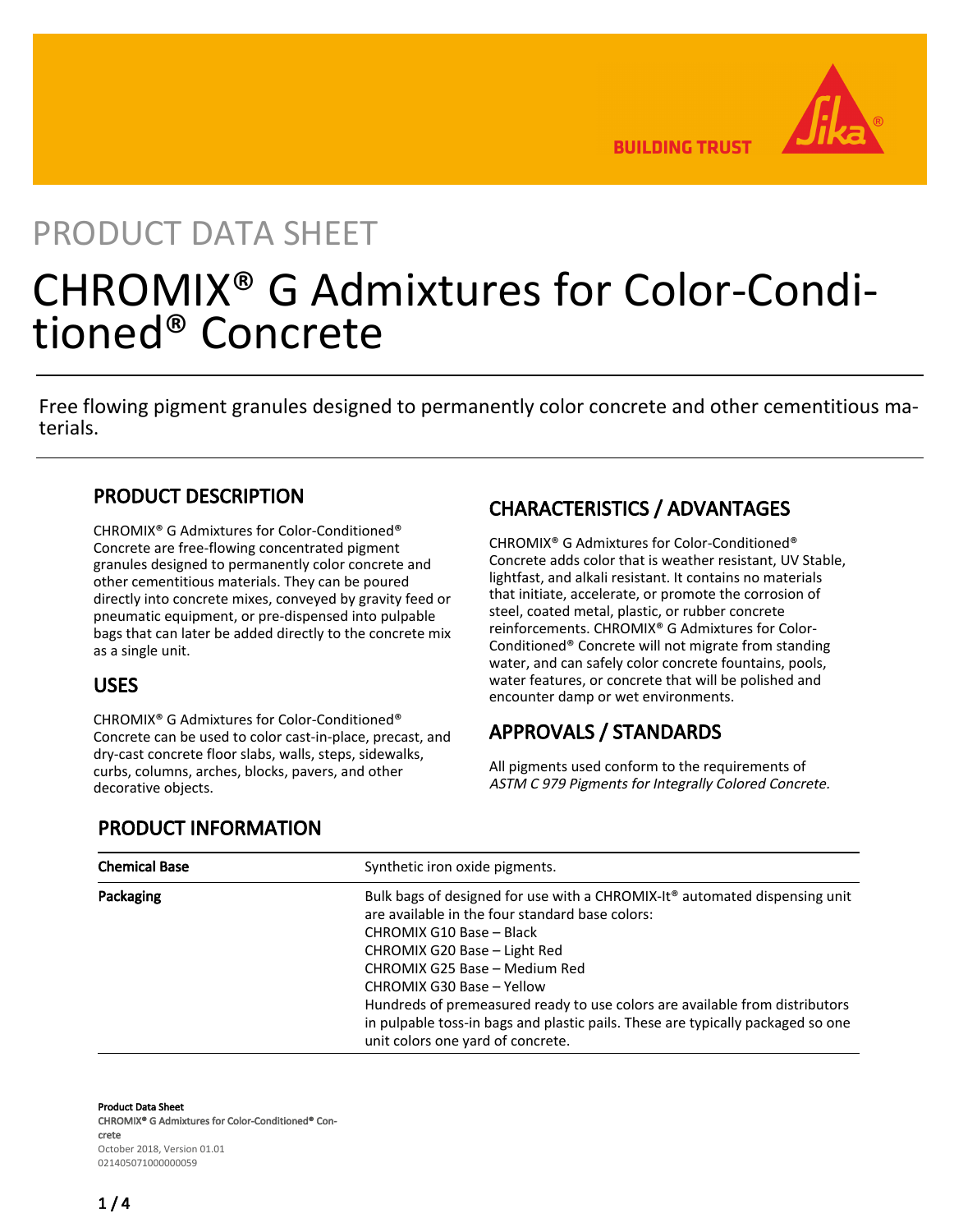| Appearance / Color<br>Over 700 tested color formulas are available for immediate packaging with<br>the CHROMIX-It® Color Center delivery system. These include colors depicted<br>on Scofield's Color Chart A-312, as well as hundreds of colors common to the<br>industry. Visit www.scofield.com for your nearest point of distribution.<br><b>Shelf Life</b><br>CHROMIX <sup>®</sup> G Admixtures for Color-Conditioned <sup>®</sup> Concrete have a 24 month<br>shelf life from date of manufacture.<br><b>Storage Conditions</b><br>Keep dry, moisture free, and below 175 °F (80 °C).<br><b>TECHNICAL INFORMATION</b><br><b>Concreting Guidance</b><br>CHROMIX <sup>®</sup> G Admixtures for Color-Conditioned <sup>®</sup> Concrete is designed to<br>have minimal effect on concrete plastic and hardened properties, and to<br>minimally interact with other concrete admixtures. Additional water, about<br>10 % of the CHROMIX® G Admixtures for Color-Conditioned® Concrete used,<br>may be needed to compensate for water absorbed by the granules. This<br>amount of water will be less if water reducing admixtures are part of the mix<br>design. As all chemical admixture interactions cannot be predicted, always<br>test final mix designs with actual materials to be used, and perform a jobsite<br>test sections as described later in this bulletin. |  |
|------------------------------------------------------------------------------------------------------------------------------------------------------------------------------------------------------------------------------------------------------------------------------------------------------------------------------------------------------------------------------------------------------------------------------------------------------------------------------------------------------------------------------------------------------------------------------------------------------------------------------------------------------------------------------------------------------------------------------------------------------------------------------------------------------------------------------------------------------------------------------------------------------------------------------------------------------------------------------------------------------------------------------------------------------------------------------------------------------------------------------------------------------------------------------------------------------------------------------------------------------------------------------------------------------------------------------------------------------------------------------|--|
|                                                                                                                                                                                                                                                                                                                                                                                                                                                                                                                                                                                                                                                                                                                                                                                                                                                                                                                                                                                                                                                                                                                                                                                                                                                                                                                                                                              |  |
|                                                                                                                                                                                                                                                                                                                                                                                                                                                                                                                                                                                                                                                                                                                                                                                                                                                                                                                                                                                                                                                                                                                                                                                                                                                                                                                                                                              |  |
|                                                                                                                                                                                                                                                                                                                                                                                                                                                                                                                                                                                                                                                                                                                                                                                                                                                                                                                                                                                                                                                                                                                                                                                                                                                                                                                                                                              |  |
|                                                                                                                                                                                                                                                                                                                                                                                                                                                                                                                                                                                                                                                                                                                                                                                                                                                                                                                                                                                                                                                                                                                                                                                                                                                                                                                                                                              |  |
|                                                                                                                                                                                                                                                                                                                                                                                                                                                                                                                                                                                                                                                                                                                                                                                                                                                                                                                                                                                                                                                                                                                                                                                                                                                                                                                                                                              |  |
| <b>APPLICATION INFORMATION</b>                                                                                                                                                                                                                                                                                                                                                                                                                                                                                                                                                                                                                                                                                                                                                                                                                                                                                                                                                                                                                                                                                                                                                                                                                                                                                                                                               |  |
| <b>Recommended Dosage</b><br>Color selection will determine the ratio of base colors needed, and color<br>saturation, and intensity will determine the amount of granules<br>required. Typical dosages range between 0.2 to 10.0 pounds of granules per<br>94 pound sack of cement. If supplementary cementitious materials such as fly<br>ash or blast-furnace slag are used in the mix, their weight must be added to<br>the weight of the cement when determining the correct dosage.                                                                                                                                                                                                                                                                                                                                                                                                                                                                                                                                                                                                                                                                                                                                                                                                                                                                                     |  |
| <b>Preferred Use Procedures</b><br><b>Mixing</b><br>CHROMIX <sup>®</sup> G Admixtures for Color-Conditioned <sup>®</sup> Concrete granules can be<br>introduced at any point in the concrete mixing process, as long as enough<br>mixing and time is given for the color to reach an unchanging uniform<br>appearance. Typically, this will take at least 5 minutes and 130 drum                                                                                                                                                                                                                                                                                                                                                                                                                                                                                                                                                                                                                                                                                                                                                                                                                                                                                                                                                                                             |  |
| revolutions at mixing speed. Automated delivery systems can be set to<br>introduce granules early in the batching process to minimize dusting. Care<br>must be taken to not allow disintegrating bags or granules to become hung<br>up on mixing vanes or collect in spaces where the mix has limited motion.                                                                                                                                                                                                                                                                                                                                                                                                                                                                                                                                                                                                                                                                                                                                                                                                                                                                                                                                                                                                                                                                |  |

## APPLICATION INSTRUCTIONS

#### Factors Influencing Final Color & Appearance

Colors represented on the CHROMIX Color Chart A-312 depict samples of broom finished concrete made with medium gray cement and cured with LITHOCHROME®

Colorwax™.The final color and appearance obtained on the jobsite will be influenced by concrete composition, surface finishing technique, and curing compound/sealer selection.

Concrete composition variations that can impact color include cement type and color, aggregate selection, and the use of pozzolans such as slag or fly ash. Differences

Product Data Sheet CHROMIX® G Admixtures for Color-Conditioned® Concrete October 2018, Version 01.01 021405071000000059

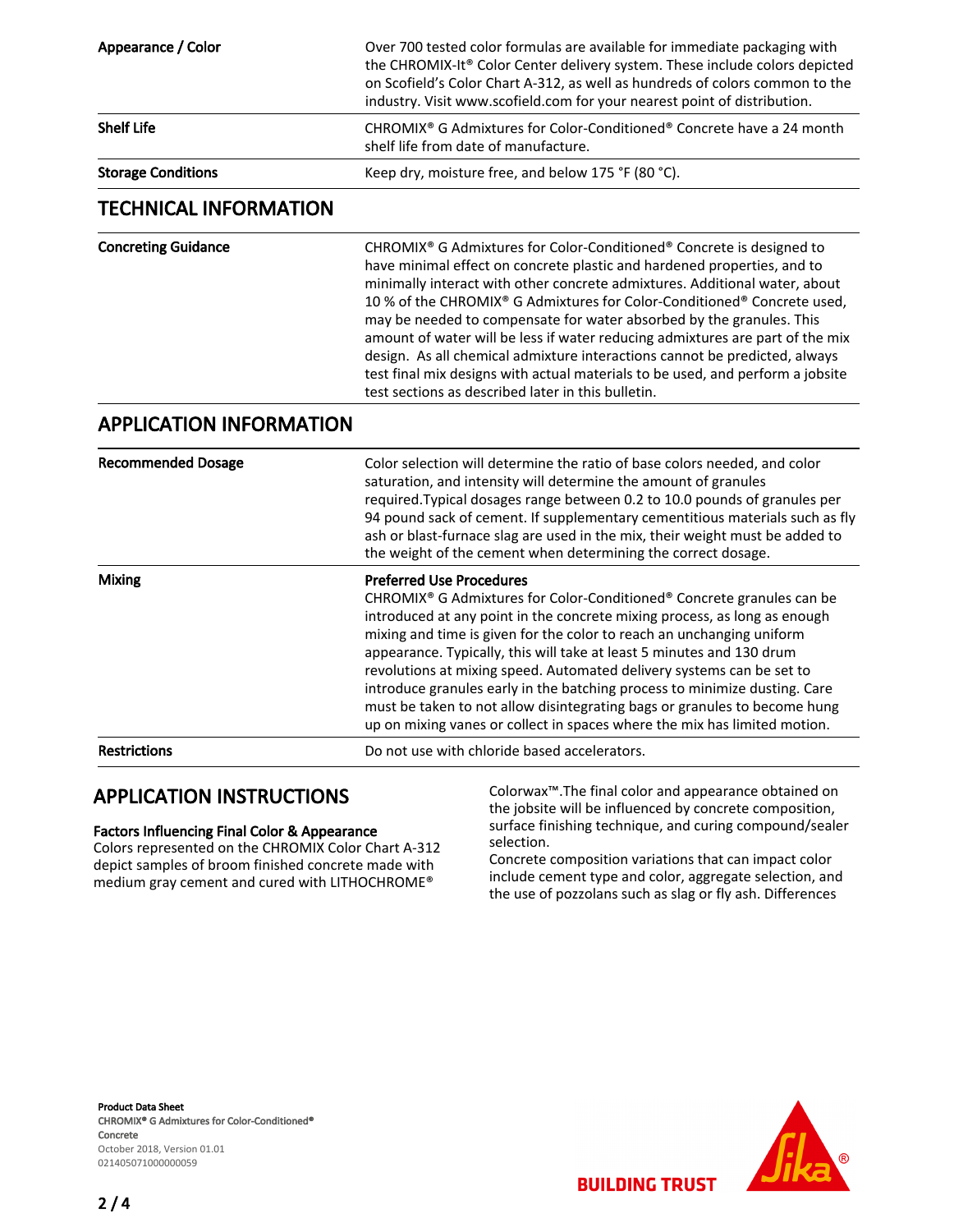in sealer or curing compound type, such as water or solvent based, or if no sealer is used, can also influence final appearance.

Finishing techniques will influence final concrete appearance. Different tools such as wood floats, magnesium trowels, hard steel trowels, brooms, and edging tools, will each influence color, surface texture, sealer penetration, and final cured concrete appearance differently. Do not change tool types once work has begun.

Changes in water content and water-to-cement ratio, both in the mix and on the concrete surface during finishing, can influence the final surface color. Mix designs that develop excessive bleed water can float non-uniform cement/pigment ratios, and cause uneven or weak coloring. Once mix designs are established, do not add water to alter concrete plastic properties. Do not add water to loosen partially cured loads. Do not use "watering" sprinklers as colored concrete cures, or use wet brooms and tools while finishing. Any of these will likely result in inconsistent concrete color.

#### Placement and Finishing Tips

As freshly placed concrete cures, its color will vary with differences in surface moisture. Concrete curing in shaded areas or in the center of large slabs will surface dry slower than those exposed to sunlight or closer to form edges. This can cause color variations that will often fade with time. Avoid high salt aggregates that can cause efflorescence that can make color irregular. These visual differences can be long lasting, and raise questions about the quality of the concrete placement. Use LITHOCHROME Colorwax or COLORCURE® Concrete Sealer tinted to match the final color of the cured concrete and avoid these problems and deliver jobs that are uniform in color and appearance. Always evaluate composition and finishing techniques as described below.

#### Placements to be Ground and Polished

Use of 1 bottle of SCOFIELD® Ready-Mix Truck Defoamer per concrete truckload to minimize bug holes and air voids.

#### Reinforcing Fiber Interactions.

If high air content is experienced with competitor reinforcing fibers, pre-wet the fibers by tumbling in the mixer three minutes with water, colorant, and 1 bottle of SCOFIELD® Ready-Mix Truck Defoamer per truckload before batching concrete into the mixer.

#### Jobsite Test Sections

Prior to large scale production, the concrete or cementitious mix design for each color to be produced must be made. Conduct small scale testing to demonstrate concrete from the mix design meets all slump, flow, air content, compressive strength, and any other required concrete specifications. Prior to general jobsite use, representative Jobsite Test Section(s) or "Mock-Ups" must be produced and approved for each individual concrete color mix design, surface finish/texture, and for each curing compound/sealer combination that will be created. Use Jobsite Test Sections to verify entire system suitability including frame/mold and foundation preparation methods, surface concrete specification compliance, finishing techniques, safety procedures, and achieved performance of the fresh and fully cured concrete. When applicable, test completed systems for wet and dry slip resistance. Evaluate polishing or coating application techniques, final color, and visual appearance. Do not proceed with products, techniques, or finishing systems that do not meet required specifications or meet with site owner approval. Selected Jobsite Test Sections should be in close proximity to the larger job area, and made from the same concrete mix design that will be used on the larger project. Test sections should be sized to be representative of the finished project, and be produced by the same workers who will perform the project installation.

## AVAILABILITY/WARRANTY

#### Availability

Scofield offers a complete line of engineered systems for coloring, texturing, and improving performance of architectural concrete. These include coloring admixtures, color hardeners, colored cementitious toppings, stains, curing compounds, sealers, coatings, repair products and texturing tools. Visit the Scofield website at www.scofield.com for further information.

## BASIS OF PRODUCT DATA

Results may differ based upon statistical variations depending upon mixing methods and equipment, temperature, application methods, test methods, actual site conditions and curing conditions.

## OTHER RESTRICTIONS

Product Data Sheet CHROMIX® G Admixtures for Color-Conditioned® Concrete October 2018, Version 01.01 021405071000000059



**BUILDING TRUST**